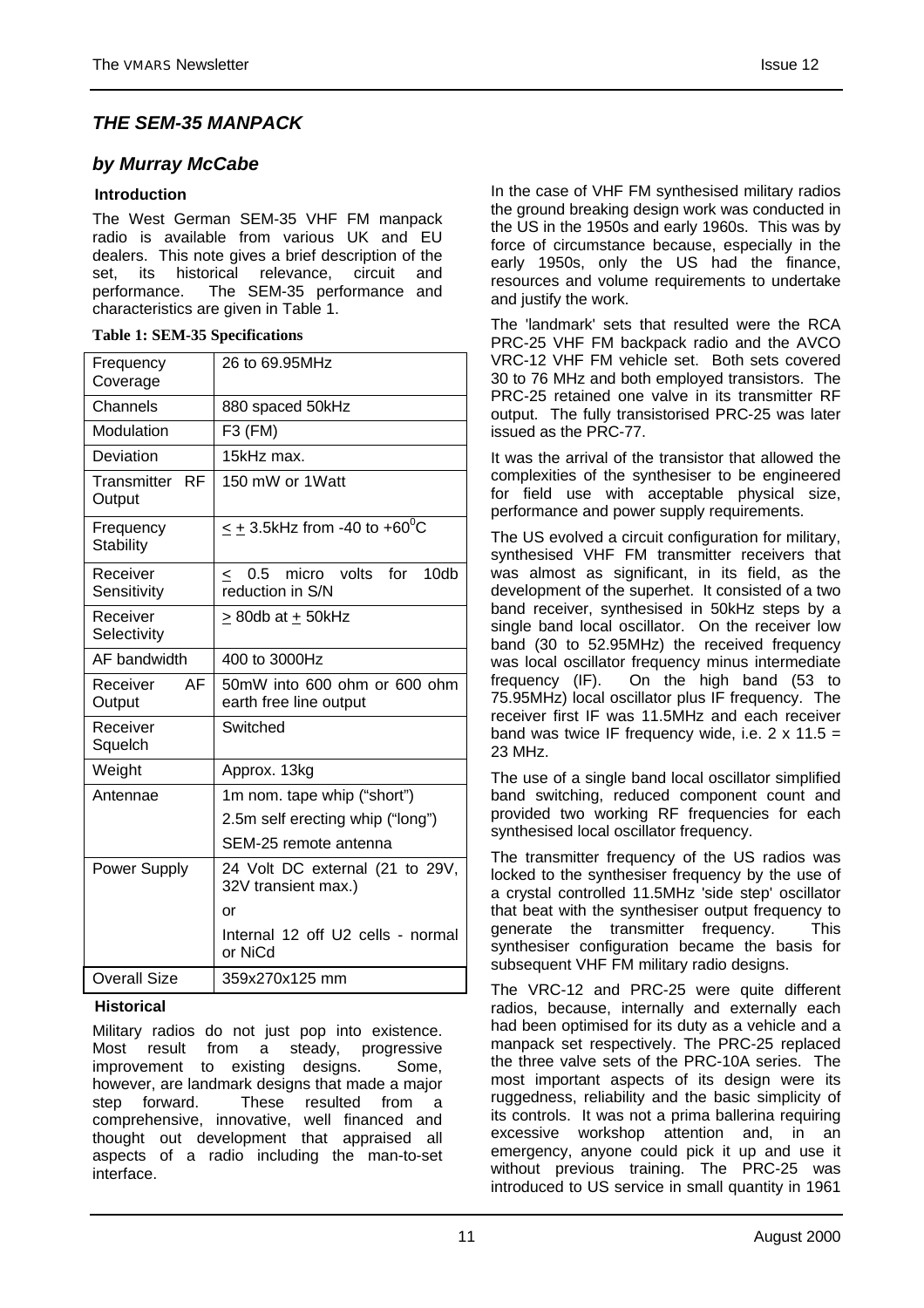#### **SEM 35 Development**

West Germany had used the US designed PRC-10 series radios. By the early 1960s they had a requirement for synthesised sets to update army VHF FM field communications. Their home electronics industry was by then reestablished after the war. They decided to develop the synthesised sets themselves as a first foray in the field.

The receiver synthesiser format would be based on the US work but lacking the US's budget, the manpack and vehicle sets would be developed in a single programme.

The transmitter would employ a simpler automatic frequency loop similar from that used for earlier VHF FM radios such as the PRC-10. It would use an 11.5MHz discriminator before the receiver IF filter to regulate the transmitter oscillator at 11.5MHz from the receiver synthesiser frequency. This would replace the PRC-25 side step crystal oscillator. It would be less accurate than the PRC-25 arrangement since it would rely on the tuning of a discriminator rather than an 11.5MHz crystal. However, the SEM-35 circuit achieved an acceptable transmitter frequency accuracy of better than + 3.5kHz from -40 to +60oC.

The German contract was awarded to Standard Elektrik Lorrenz AG of Stuttgart. The end result was the SEM-35 manpack, the SEM-25 vehicle transceiver and the EM-25 vehicle receiver. The EM-25 receiver is basically the SEM-25 hardware in a SEM-25 case with the internal transmitter sections omitted. The EM-25 is, therefore, externally similar to, and easily confused with, the SEM-25. The sets entered service in the late 1960s.

The SEM-35 was primarily intended as a manpack but a vehicle mounting and a rebroadcast/relay adapter were produced for it and it could use the SEM-25 remotely tuned aerial base. These allowed the SEM 35 to fulfil vehicle, ground static and re-broadcast/relay roles.

All three sets share two common large-circuit modules with obvious advantages in spares holding and maintenance.

However, the requirement that one programme develop both a manpack and a vehicle set produced conflicting goals. As a result, the SEM-35 has features and components more appropriate to a vehicle radio. In this respect the most obvious vehicle type component is a large multigang permeability tuner reminiscent of the techniques employed in the auto radios of the day.



**SEM-35 Front Panel** 

# **SEM-35 Detail**

The SEM-35 covers the early European tactical spectrum of 26.00 to 69.95MHz rather than the US 30 to 76MHz spectrum of the PRC-25 and VRC-12. The set provides a total of 880 channels spaced by 50kHz. These are covered in two frequency bands. A high band from 47 to 69.95 MHz and a low band from 26 to 46.95 MHz. The SEM-35 has the same 11.5MHz receiver first IF as the PRC-25 and each band could be 23MHz wide permitting a low band of 24 to 46.95MHz. The SEM-35 receiver can operate down to 24 MHz but the transmitter is automatically disabled below 26 MHz. The tuning display is a mechanical counter dial giving direct read out of frequency. The tuning arrangement does not permit two channels to be pre-set as on the PRC-25.

The transmitter output power can be switched for 150mW or 1Watt RF output. The receiver sensitivity is better than or equal to 0.5microvolts for 10db signal-to-noise. Squelch is pre-set and selected by switch but it is not the US 150Hz tone squelch.

A battery box toggle clamps below the set and contains a holder for 12 off U2 cells, either normal BA 30 or rechargeable Ni.Cd. cells. On a 9:1 Rx:Tx ratio the BA 30 cells give a 14 hour life while the NiCd cells give 20 hours per charge. Battery exhaustion, i.e. the minimum battery voltage for operation is quoted as 13.2V. The battery box also contains a transistor inverter producing supplies of +6V, +16V, -17V and -30V DC from the internal battery or from a 24Volt external source.

The set uses a 1m laminated tape aerial and a 2.5m self-erecting whip like the PRC-25 but unlike the US PRC ancillaries each whip has a tapped cup at its base that screws over a stud type antenna mount on the set front panel. The set stud base has a sprung piston at its centre which, when depressed, operates switches to select the appropriate antenna matching circuits.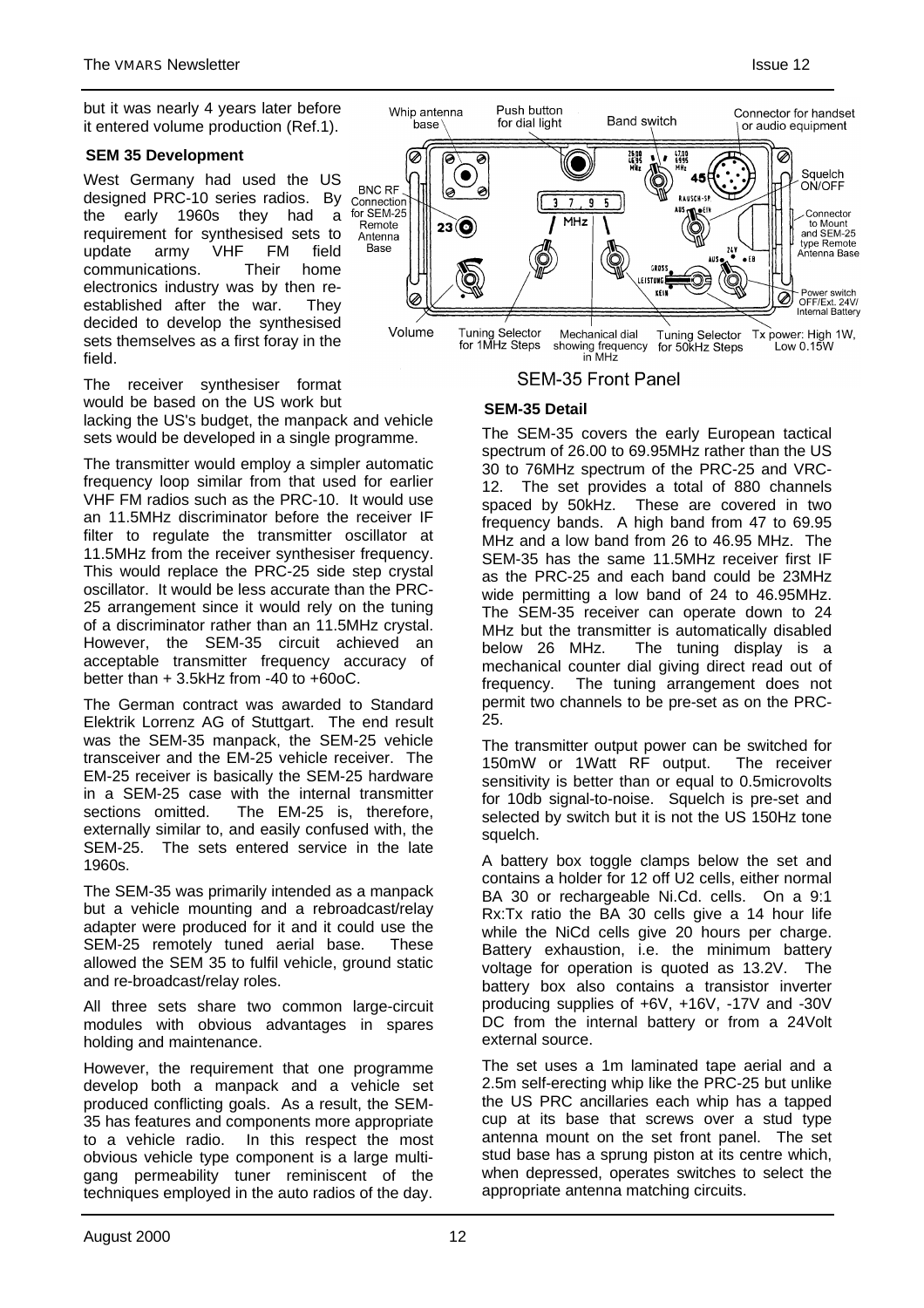

With no whip fitted the set RF output is switched to the 50 ohm BNC socket for connection to the remote antenna base. The cup on the bottom of the 1m tape antenna fully depresses the plunger while the cup on the bottom of the 2.5m whip only depresses the plunger by about 50% of its travel. A similar antenna base is used on the West German SE-6861 SSB manpack radio.

The set employs transistors throughout but because of its design age the transistors are a mix of PNP, NPN, germanium and silicon types.

### **Circuit Description**

Each receiver band has a separate RF amplifier (to simplify band switching). These amplifiers are single germanium PNP AFZ12, TO18 transistors,

**SEM-35 Tx** 

in a grounded base configuration with diode clamps to prevent RF burn-out. There are 2 permeability tuned LC circuits in front of each RF amplifier and one between it and the receiver first mixer.

The first mixer is a diode ring of 4 x OA90 germanium diodes with 50 ohm ports, mounted on a small, unscreened printed circuit board (PCB). The receiver first IF is 11.5 MHz with a 30 kHz bandwidth crystal filter. The first receiver local oscillator covers 35.50 to 58.45 MHz in one band.

The second receiver mixer is a transistor with a crystal controlled 11.97 MHz local oscillator. The second IF and limiter frequency is 470 kHz. This is followed by a discriminator, an AF pre-amp with low pass filter (LPF) and a push pull Class B audio

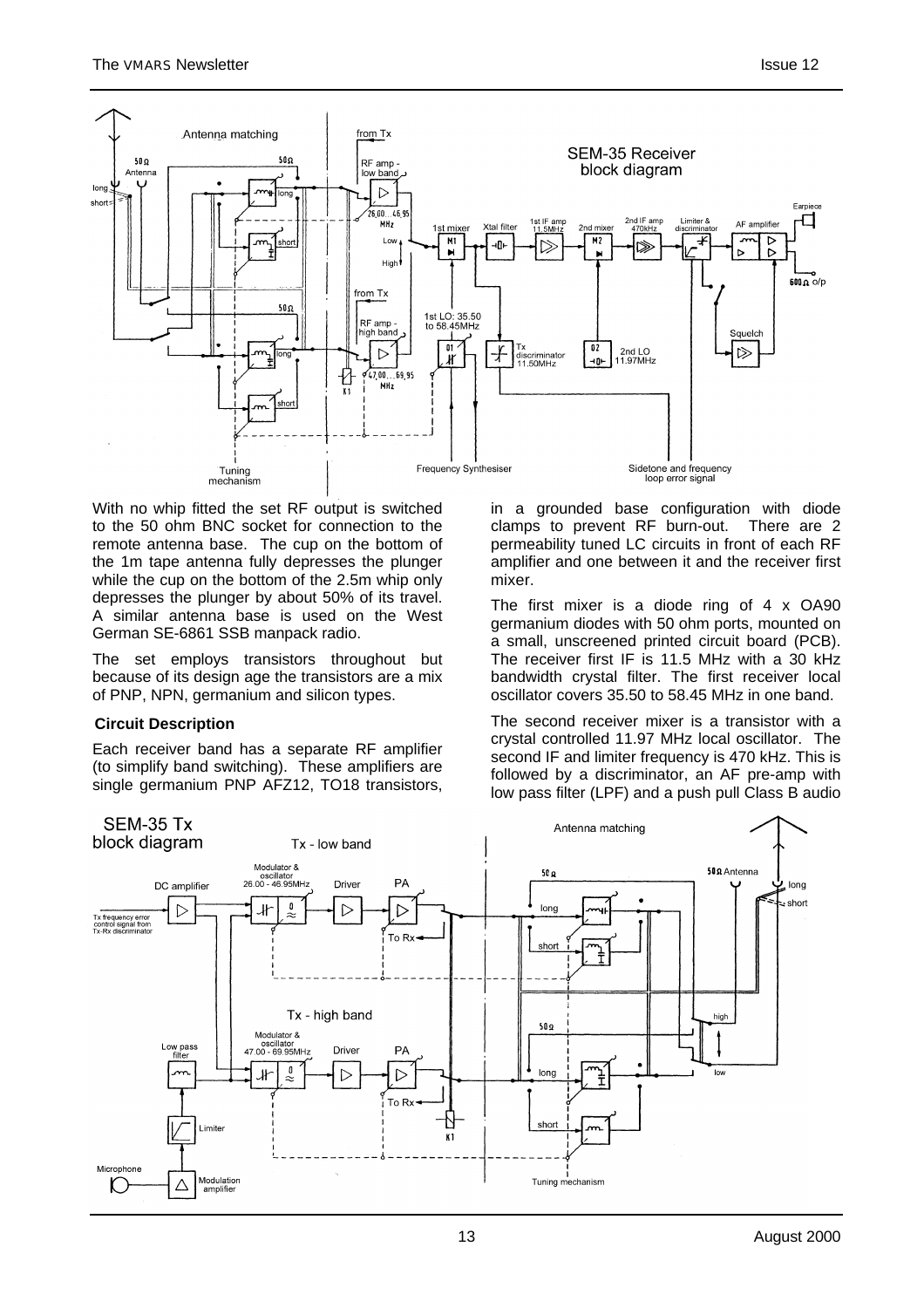output stage. Unusually, the volume control is between the AF output transformer and the handset. The handset is an H-33\*/PT as used on the PRC-10 series, complete with a U-77/U connector.

The squelch circuit has a relay output.

The receiver first local oscillator is frequency stabilised by the synthesiser. A signal from the receiver local oscillator goes via a buffer amplifier to the first mixer of the synthesiser. The local oscillator signal for this mixer is generated from a 1 MHz crystal oscillator. The 1 MHz oscillator output is clipped and shaped to make it rich in harmonics and then passed through an LPF to the mixer. The LPF lets through the 1 MHz harmonics from 1 to 11 MHz but attenuates the higher harmonics to ensure that they do not appear in the receiver tuning range.

The synthesiser first IF is a bandpass amplifier from 46.50 to 47.45 MHz. Only one of the 1 MHz harmonics can beat with the receiver local oscillator to produce a signal in the first synthesiser IF. As with the receiver local oscillator, the 1 to 11 MHz (0 to 11 MHz) beats with the receiver local oscillator on a sum and difference basis to cover the full 22.95 (23) MHz single band tuning.

The local oscillator for the second synthesiser mixer is an overtone crystal oscillator with one of two frequencies spaced by 0.500MHz, i.e. 33.425 or 33.925 MHz. The overtone oscillator frequency is remotely selected from switches on the 50 kHz tuning selector via decoupled control lines that enable the appropriate oscillator output. The two frequencies are used for alternate bands of 0.500MHz, e.g. one for receiver tuning from 26.00 to 26.45 MHz, the other from 26.5 to 26.95 MHz, then back to the first from 27.00 to 27.45 and so on. Both overtone frequencies are midway between receiver channels and are attenuated by the receiver IF crystal filter should they leak into the receiver RF input circuits.

The second synthesiser IF is a bandpass amplifier from 13.075 to 13.525 MHz. The local oscillator for the third synthesiser mixer is controlled by one of 10 crystals spaced by 50kHz from 14.525 to 14.575 MHz. These are ganged to, and selected by, the 50 kHz channel selector switch. In combination with the switched overtone oscillator for the second synthesiser mixer they provide the 20 off 50 kHz channels per MHz, i.e. the first 10 channels on one overtone oscillator then a further 10 on the second overtone oscillator.

The IF output of the third mixer is 1.45 MHz. This feeds two discriminators, a wideband discriminator to capture the signal initially and a narrow band crystal discriminator for the final frequency lock. The discriminator outputs feed a varactor diode in synthesiser loop. Table 2 shows typical synthesiser internal

frequencies for the SEM-35 tuned to 26.5MHz.

### **Table 2: synthesiser frequencies**

| <b>Circuit point</b>                     | MHz    |                        |
|------------------------------------------|--------|------------------------|
| SEM-35 tuned to                          | 26.500 | A                      |
| Receiver first IF                        | 11.500 | R                      |
| Receiver first local oscillator.         | 38.000 | $C = A + B$            |
| 9 <sup>th</sup> Harmonic of 1MHz oscill. | 9.000  | D                      |
| Synthesiser first IF                     | 47.000 | $\overline{E}$ = C + D |
| Overtone oscillator No.2                 | 33.925 | F                      |
| Synthesiser second IF signal             | 13.075 | $G = E - F$            |
| First crystal in decade                  | 14.525 | н                      |
| Synthesiser third IF signal              | 1.450  | $I = H - G$            |

As with the receiver RF amplifiers, there are two transmitter RF sections. One High band and one Low band. A sample of the transmitter output feeds the appropriate receiver RF amplifier, passes through the receiver first mixer to an 11.5 MHz discriminator at the input to the crystal filter. The discriminator output feeds a varactor diode in the TX oscillator to lock the transmitter frequency to the receiver local oscillator. The two transmitter RF sections share a common microphone processing circuit consisting of a pre amplifier, an AF clipper/limiter and an LPF.

# **Groans and Whinges**

The SEM-35 suffers from having shared a common development programme with the SEM-25 vehicle radio. For vehicle duty there is ample power available from the vehicle battery and the designer can be lax about designing for energy efficiency. This mindset carried over into the SEM-35.

The PRC-10 series valve sets that preceded the SEM-35 required a total battery power of 8.4watts in transmit to generate a nominal 1watt RF output. The SEM-35 requires 10watts of battery power to generate a similar RF output. On the receiver front the position is better but still not good. On receive the PRC-10 drew 2.6watts while the SEM-35 draws 2watts.

Because of the lack of valve filaments and HT supplies most transistor versions of valve sets should require about 20% of the valve set power. It goes against logic that a transistor transmitter should require a larger power supply than its valve equivalent for the same power output.

Where does the power go? The power supply inverter is not nearly as efficient as it could be. The French BA-511-A is a good example of what could be achieved by the late 1960s and the SEM-